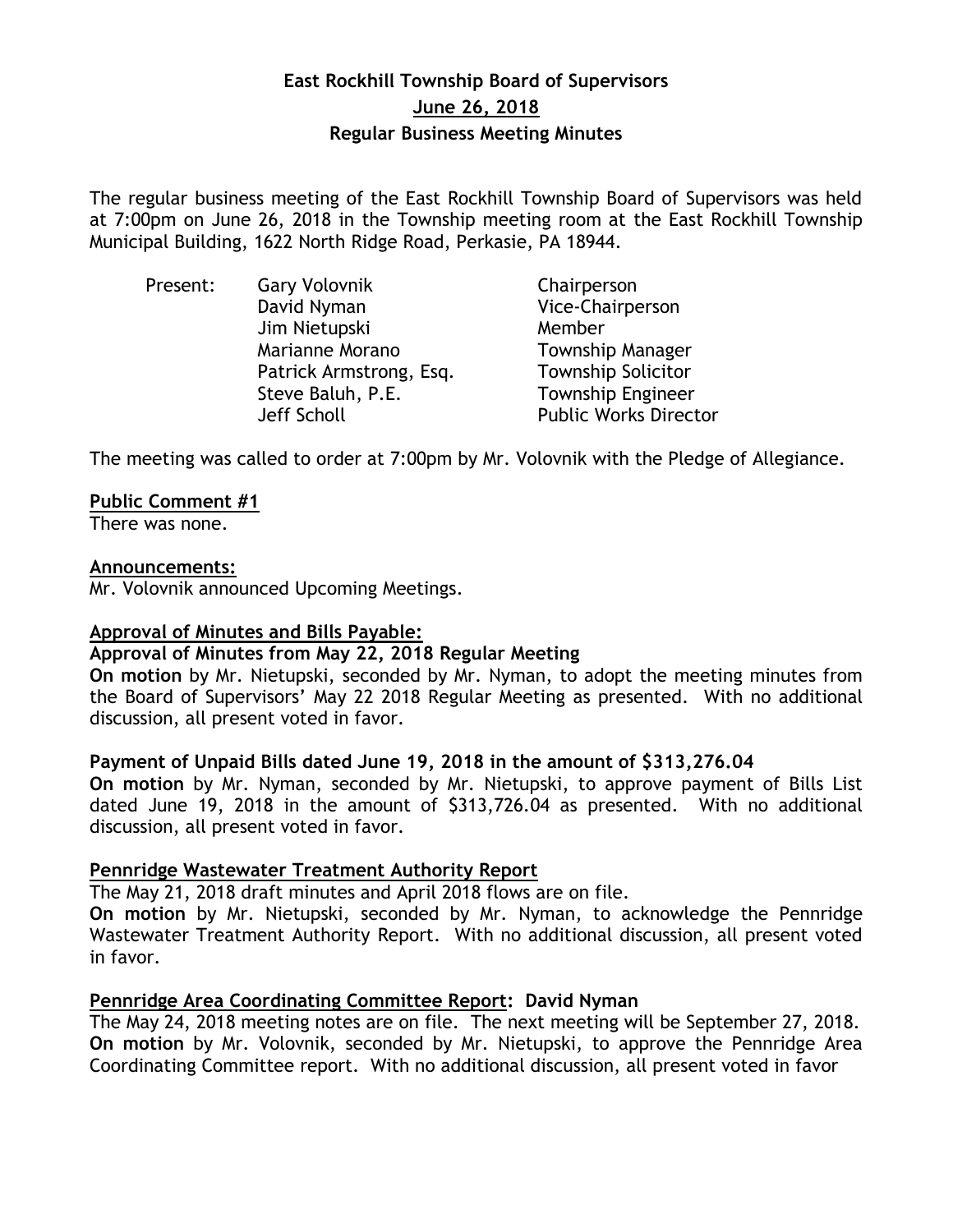## **Pennridge Regional Police Commission Report: Chief Blake**

Chief Blake shared the May, 2018 Pennridge Regional Police activity report. Of note, a blood drive will be held July 19<sup>th</sup> with the first 30 participants receiving a free car wash from Rockhill Car Wash; the Upper Bucks Motor Safety Enforcement Unit performs a safety check at least once a month and the Department has performed ongoing details on Rockhill Road. The report is on file.

**On motion** by Mr. Nyman, seconded by Mr. Nietupski, to approve the Police Commission Report. With no additional discussion, all present voted in favor.

#### **Township Manager's Report: Marianne Morano**

**Country Hunt Basin Fence Replacement Bids:** Bid proposals were provided to the Board for replacing a basin fence between Branch Road and Winterberry Drive.

**On motion** by Mr. Nyman, seconded by Mr. Nietupski, to reject the bids as presented and rebid the Country Hunt Basin Fence Replacement without prevailing wage. With no additional discussion, all present voted in favor.

#### **Fuel Bids 2018-2019:**

**On motion** by Mr. Nietupski, seconded by Mr. Nyman, to award the unleaded regular 87 octane bid amount of 0.2375 and ultra-low sulfur diesel bid amount of 0.2651 to PAPCO, Inc. with headquarters located in Aston, Pennsylvania for the 2018 - 2019 fuel bids covering the bid period of August 1, 2018 to July 31, 2019 as presented. With no additional discussion, all present voted in favor.

#### **Bucks County Municipal Waste Management 2018-2028:**

**On motion** by Mr. Nyman, seconded by Mr. Nietupski, to adopt Resolution 2018-10 for the ratification of the 2018-2028 Bucks County Municipal Waste Management Plan as presented. With no additional discussion, all present voted in favor.

**Zoning Hearing Board Application for 134 Bridgeview Drive:** The applicant is seeking a variance from Zoning Ordinance 27-702 and 27-1706 to permit a 40 feet setback when a 50 feet setback is required; a front yard setback of 40 feet when 50 feet is required; building coverage of 16.41% when 15% building coverage is required.

**On motion** by Mr. Nyman, seconded by Mr. Nietupski, to take a neutral position on the application. With no additional discussion, all present voted in favor.

**Sale of 39,000gvw, 1999 Dump Truck:** Mrs. Morano advised the Board the 39,000gvw, 1999 dump truck was sold to Mike Miller for the amount of \$28,200 as placed on Municibid.

**Municipal Complex Plan Presentation:** Mrs. Morano provided to the Board a memo regarding draft plans to upgrade/update the Municipal Complex which was started in response to concerns regarding building security and evolved as an opportunity to update the Township Building which was built in 1969 with no physical upgrades in over 25 years. **On motion** by Mr. Nyman, seconded by Mr. Nietupski, to approve the Township Manager obtaining an estimated cost of construction for the Municipal Office draft plans to upgrade/update; an estimated cost of bid document plan preparation; and a proposal for a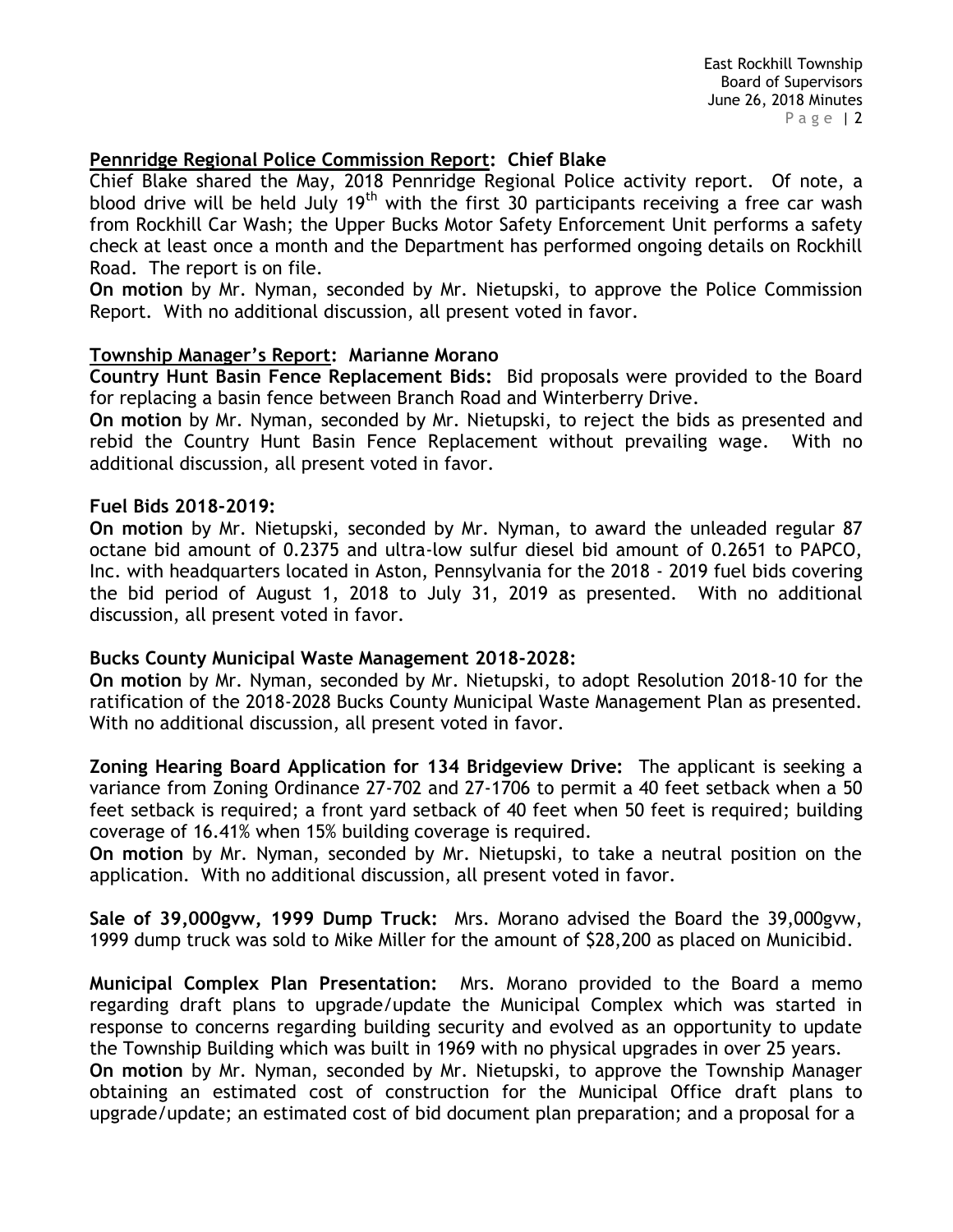Public Works Building complex concept from Keystone Architects. With no additional discussion, all present voted in favor.

**On motion** by Mr. Nyman, seconded by Mr. Nietupski, to approve the Township Manager Report. With no additional discussion, all present voted in favor.

### **Public Works Report: Jeff Scholl**

Mr. Scholl updated the Board on Public Works activities for May, 2018. The Public Works report is on file.

**On motion** by Mr. Nietupski, seconded by Mr. Nyman, to approve the Township Public Works Report. With no additional discussion, all present voted in favor.

### **Engineer Report: Steve Baluh, P.E.**

**Subdivision Plan Review Status.** Review dated June 5, 2018 is in the Board's packets. Mrs. Morano will contact Peace Lutheran Church regarding the status of their Land Development Plan that received Planning Commission conditional preliminary approval on January 8, 2009 with an extension expiring next month. No additional action is necessary.

**Stormwater Management 2101 Hill Road:** As follow-up to the stormwater appeal for 2101 Hill Road, Mr. Baluh reviewed his correspondence dated June 25, 2018 providing two stormwater management improvements for Board consideration related to driveway applications. Mr. Mager was present and indicated he preferred the first option listing items one to five.

**On motion** by Mr. Nietupski, seconded by Mr. Nyman, to approve the stormwater appeal contingent on proposed driveway trench boxes should be setback from the edge of cartway similar to the previously constructed driveway on TMP 12-20-3; the road side swale should be regraded to move the centerline (invert) of the swale three feet further from the edge of cartway along the entire frontage of the four properties involved in the permit applications; plus, along TMP 12-20-8, if the exiting shared driveway is removed as part of this project; the area along the edge of cartway should be filled to be level with the cartway; the regraded swale should be lined with rip-rap to prevent further erosion; all remaining disturbed areas should be seeded and mulched to achieve stabilization; amended plans must be submitted for review indicating above. With no additional discussion, all present voted in favor.

**Courtney/Wood's Edge Development:** Mr. Steve Yates has been advised by PennDOT that financial security for approximately \$31,560 is required for state road improvements. That amount is currently being held in the Township's escrow.

**On motion** by Mr. Nyman, seconded by Mr. Nietupski, to grant conditional approval of the release of escrow monies for a PennDOT Letter of Credit from the East Rockhill escrow upon approval of the Township Engineer and Solicitor for the Wood's Edge Development. With no additional discussion, all present voted in favor.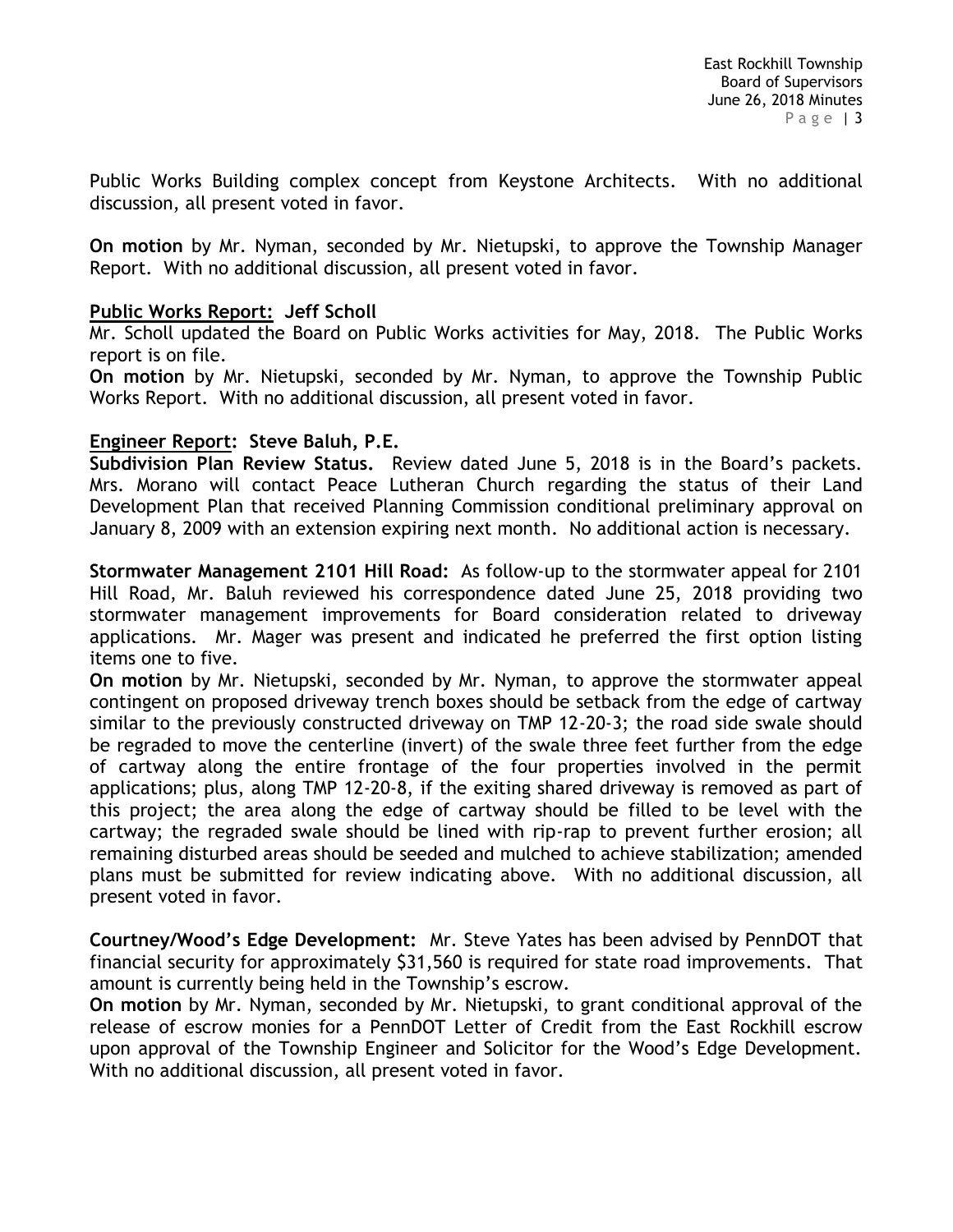**On motion** by Mr. Nietupski, seconded by Mr. Nyman, to approve the Township Engineer report. With no additional discussion, all present voted in favor.

### **Solicitor Report: Patrick Armstrong, Esq.**

**Sewage System Maintenance Agreement for 4431 Axe Handle Road:** A sewage system maintenance agreement for 4431 Axe Handle Road, for the replacement of a failed system on an existing house was presented.

**On motion** by Mr. Nyman, seconded by Mr. Nietupski, to approve the Township Manager executing the Sewage System Maintenance Agreement for 4431 Axe Handle Road as presented. With no additional discussion, all present voted in favor.

**Pennridge Airport Business Park:** A request has been received to execute a preliminary early start development agreement so the applicant may move forward with dirt moving on the Pennridge Airport Business Park, Phase I, which consists of two buildings in Perkasie Borough with stormwater and a portion of parking located in the Township.

**On motion** by Mr. Nietupski, seconded by Mr. Nyman, to conditionally authorize the applicant moving forward contingent on the Township Solicitor preparation of the necessary Agreements and escrows. With no additional discussion, all present voted in favor.

Mr. Armstrong requested an Executive Session to discuss litigation in regards to the Burkey ZHB appeal, Piller and R.E. Pierson.

**On motion** by Mr. Nyman, seconded by Mr. Nietupski, to approve the Township Solicitor report. With no additional discussion, all present voted in favor.

### **Department and Emergency Services Reports**

**On motion** by Mr. Nietupski, seconded by Mr. Nyman, to acknowledge receipt of the Department and Service Reports. With no additional discussion, all present voted in favor. Copies are on file.

### **New or Other Business – Supervisors' Items**

 Mr. Nyman noted there is a bill in the Pennsylvania Senate proposing to allow local municipal officials to do away with the elected Tax Collector position. Consensus of the Board was opposition to the proposed bill and recognition of the valuable service the Elected Tax Collector provides the residents.

### **Public Comment #2:**

• Kim Manser, 2201 N. Rockhill Road, provided the Board a list of questions which in summary consists of: has the Township engaged a noise abatement specialist; would the Township perform an air quality study; would the Township perform a diesel fume study; have aerial photographs been acquired; will the Township be made aware of test results for water pit contaminants; is the Township aware some residents have received correspondence from Earth-Res to test water wells, yes this is part of a DEP requirement; pipeline was delayed due to bog turtles why not for